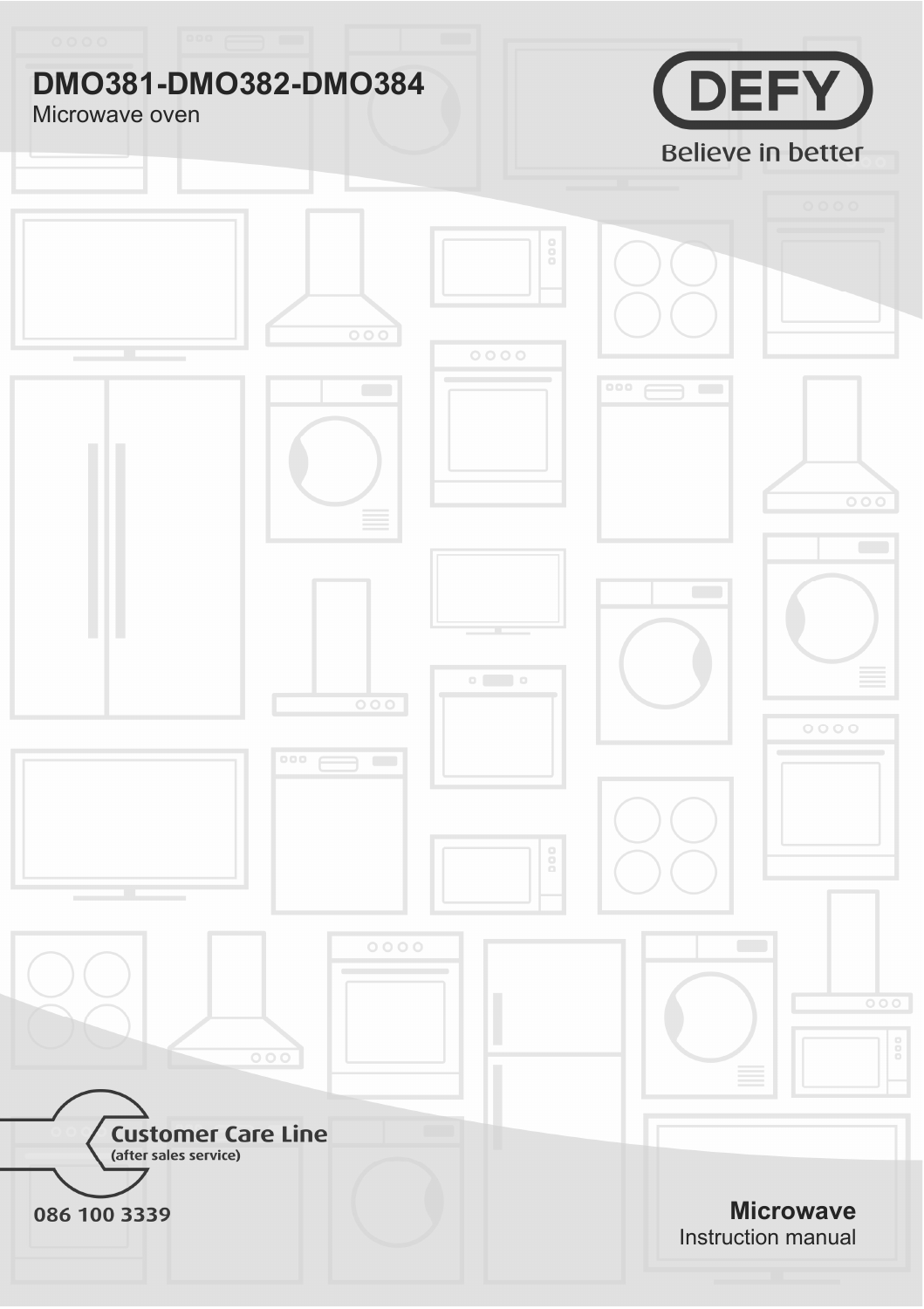| <b>IMPORTANT SAFETY INSTRUCTIONS</b>                 | 3              |
|------------------------------------------------------|----------------|
| <b>SPECIFICATIONS</b>                                | 7              |
| <b>EXAMINING YOUR MICROWAVE OVEN AFTER UNPACKING</b> | $\overline{7}$ |
| REDUCE THE RISK OF INJURY TO PERSONS                 | 8              |
| <b>EARTHING INSTALLATION</b>                         | 8              |
| <b>RADIO INTERFERENCE</b>                            | 9              |
| <b>ARCING</b>                                        | 9              |
| UTENSIL AND COOKWARE GUIDE                           | 9              |
| <b>OVEN PARTS AND ACCESSORIES</b>                    | 10             |
| <b>COUNTERTOP INSTALLATION</b>                       | 11             |
| THE CONTROL PANEL                                    | 12             |
| <b>OPERATING INSTRUCTIONS</b>                        | 12             |
| <b>MICROWAVE COOKING GUIDE</b>                       | 13             |
| <b>TROUBLE SHOOTING</b>                              | 13             |
| <b>CLEANING AND CARE</b>                             | 14             |
| <b>GENERAL GUIDELINES</b>                            | 15             |
| <b>MICROWAVE RECIPES</b>                             | 16             |
| <b>FREQUENTLY ASKED QUESTIONS</b>                    | 18             |
| <b>BRANCHES</b>                                      | 19             |
| <b>WARRANTY</b>                                      | 20             |

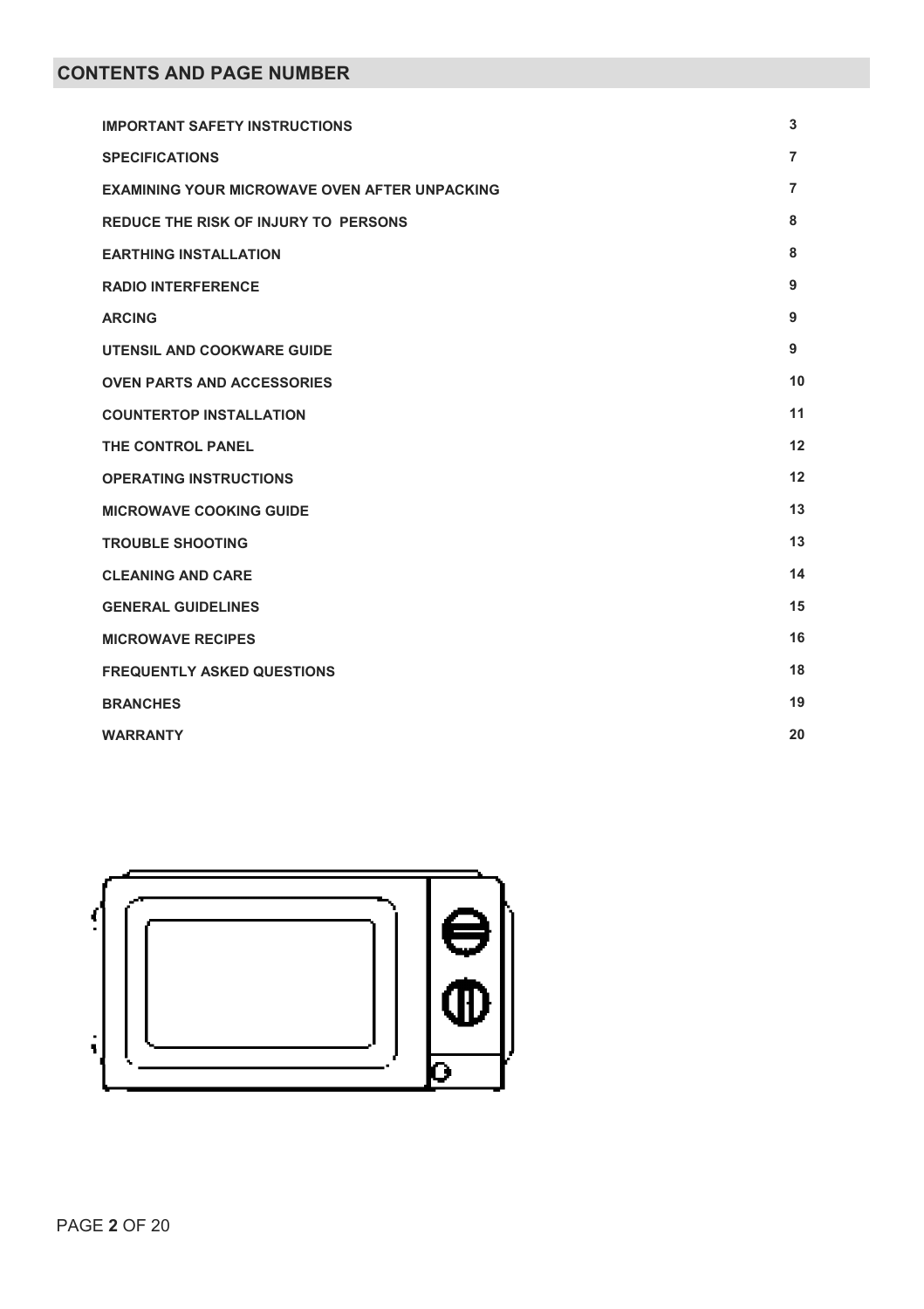# **IMPORTANT SAFETY INSTRUCTIONS**

This appliance is classified as Group 2 Class B ISM. Defined as (Industrial, Scientific and Medical) equipment in which radio-frequency energy is intentionally generated and/or used in the form of electromagnetic radiation for the treatment of material, and spark erosion equipment. Class B equipment is suitable for use in domestic establishments and in establishments directly connected to a low voltage power supply network which supplies buildings used for domestic purpose.

## **To reduce the risk of fire, electric shock, injury to persons or exposure to excessive microwave oven energy when using your appliance, follow basic precautions, including the following:**

- $\cdot$  Use this appliance only for its intended use as described in this manual. This type of oven is specifically designed to heat, cook or defrost food. It is not designed for industrial or laboratory use.
- Do not use the oven for any reason other than food preparation, such as for drying clothes, paper, or any other non food items or for sterilizing purposes.
- Do not use the oven when empty, this could damage the oven.
- Do not use the cavity for storage purposes. Do not leave paper products, cooking utensils or food in the cavity when it is not in use.
- Do not operate the oven without the metal turntable tray in place. Ensure it is properly seated on the rotating base. Do not use any other Turntable in the oven. Do not operate the oven without the turntable and rotating base properly in place.
- $\cdot$  Ensure you remove caps or lids prior to cooking when you cook food sealed in containers. Liquid or other food must not be heated in sealed containers since these are liable to explode. Pierce foods with heavy skins such as potatoes, tomatoes, whole squashes, apples and chestnuts before cooking. Unless this is done, they may burst or explode.
- Do not cook any food surrounded by a membrane, such as egg yolks, potatoes, chicken livers, etc., without first piercing them several times with a fork. Eggs in their shell and whole hardboiled eggs should not be heated in microwave ovens since they may explode, even after microwave heating has ended.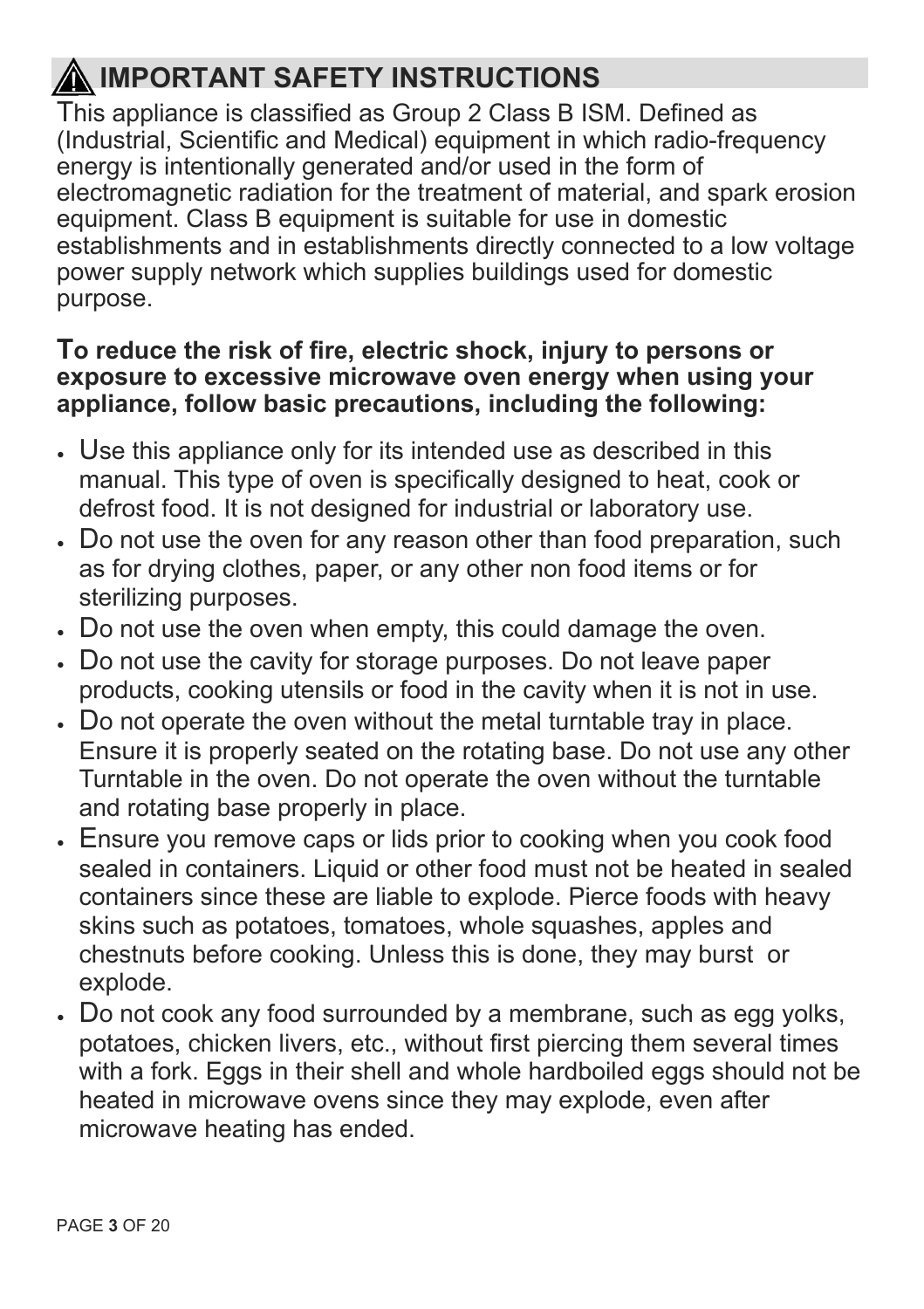- x Do not put foreign material between the oven surface and door. It could result in excessive leakage of microwave energy.
- Do not use recycled paper products for cooking. They may contain impurities which could cause sparks and/or fires when used during cooking.
- Do not pop popcorn unless popped in a microwave approved popcorn popper or unless it has been commercially packaged and is recommended especially for microwave ovens. Microwave popped corn produces a lower yield than conventional popping; there will be a number of unpopped kernels. Do not use oil unless specified by the manufacturer.
- Do not pop popcorn longer than the manufacturer's directions. (popping time is generally below 3 minutes). Longer cooking does not yield more popped corn, and may result in scorching and fire. The cooking tray may also become too hot to handle or may break.
- If smoke is emitted, switch off or unplug the appliance and keep the door closed in order to stifle any flames.
- Check the oven frequently when heating food in plastic or paper containers to avoid accidental ignition.
- The contents of feeding bottles and baby food jars must be stirred or shaken and the temperature checked before consumption in order to avoid burns.
- x Always test the temperature of food or drink which has been heated in a microwave oven before you give it to somebody, especially to children or elderly people. This is important because things which have been heated in a microwave oven carry on getting hotter even though the microwave oven cooking has stopped.
- Wipe the oven interior with a soft damp cloth after each use. If you leave grease or fat anywhere in the cavity it may overheat, smoke or even catch fire when next using the oven.
- x Never heat oil or fat for deep frying as you cannot control the temperature and doing so may lead to overheating and fire. Do not fry food in the oven. Hot oil can damage oven parts, utensils and can even result in skin burns.
- x Read and follow the "PRECAUTIONS TO AVOID POSSIBLE EXPOSURE TO EXCESSIVE MICROWAVE ENERGY".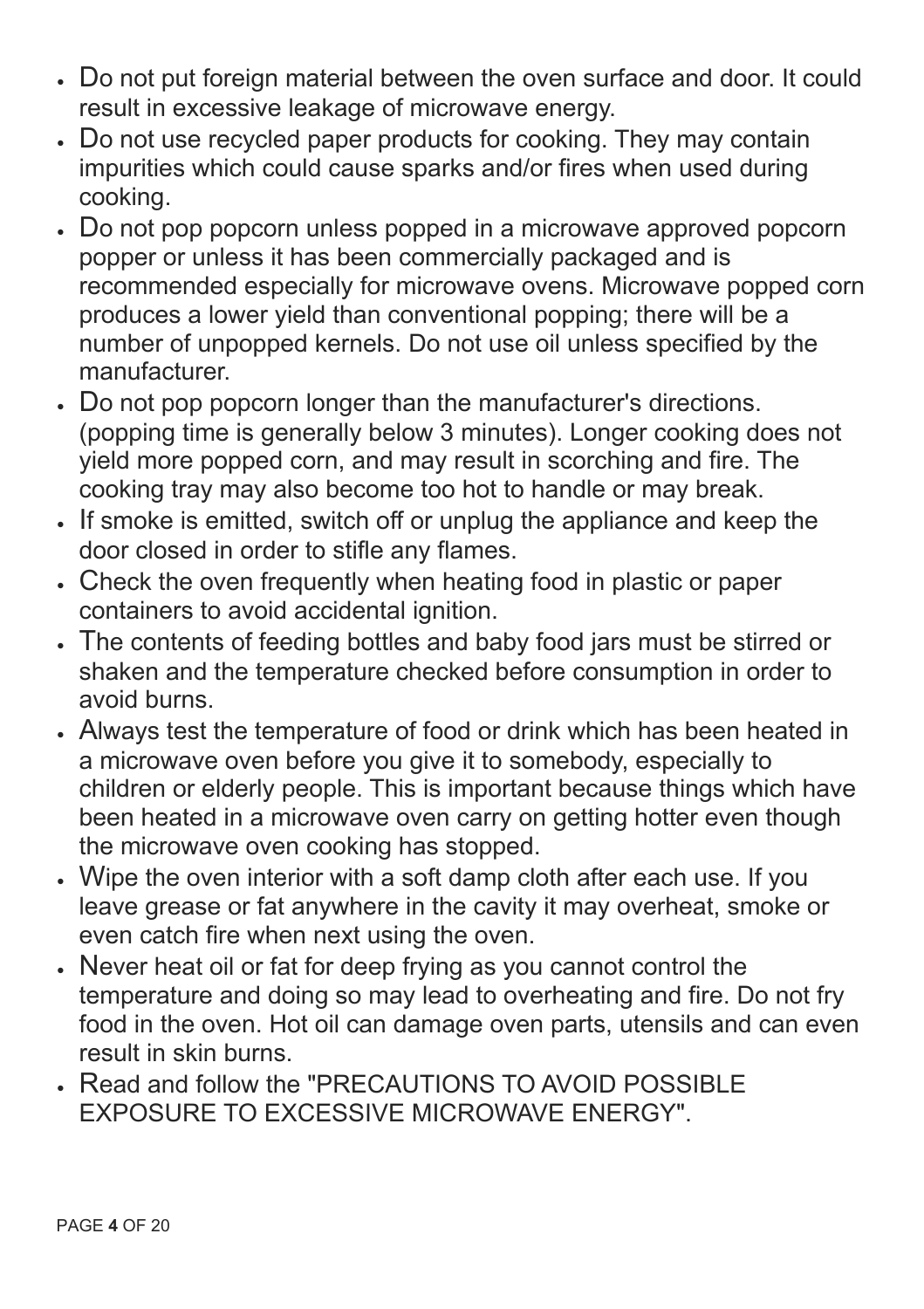$\cdot$  Microwave heating of beverages can result in delayed eruptive boiling, therefore care must be taken when handling the container.

## **To reduce the risk of injury to persons:**

- a) Do not overheat liquids.
- b) Stir the liquid both before and halfway through heating it.

c) Do not use straight-sided containers with narrow necks.

d) After heating, allow the container to stand in the microwave oven for a short time before removing the container.

e) Use extreme care when inserting a spoon or other utensil into the container.

- This appliance is not intended for use by persons (including children) with reduced physical, sensory or mental capabilities, or lack of experience and knowledge, unless they have been given supervision or instruction concerning the use of the appliance by a person responsible for their safety.
- x Children must be supervised to ensure that they do not play with the appliance.
- x Only use utensils that are suitable for use in microwave ovens. Utensils should be checked to ensure that they are suitable for use in a microwave oven.
- x During use the appliance becomes hot. Care should be taken to avoid touching heating elements inside the oven.
- x Do not use a steam cleaner in the oven.
- Remove wire twist-ties from paper or plastic bags before placing the bag in the oven.
- Cooking utensils may become hot because heat is transferred from the heated food. Potholders may be needed to handle the utensil.
- Do not operate this appliance if it has a damaged cord or plug, if it is not working properly or if it has been damaged or dropped. If the supply cord is damaged, it must be replaced by the manufacturer or its service agent or a similarly qualified person in order to avoid a hazard.
- Do not use corrosive chemicals or aerosols to clean this appliance.
- Do not operate the oven without the tray, the rotating base, and the shaft in their proper positions.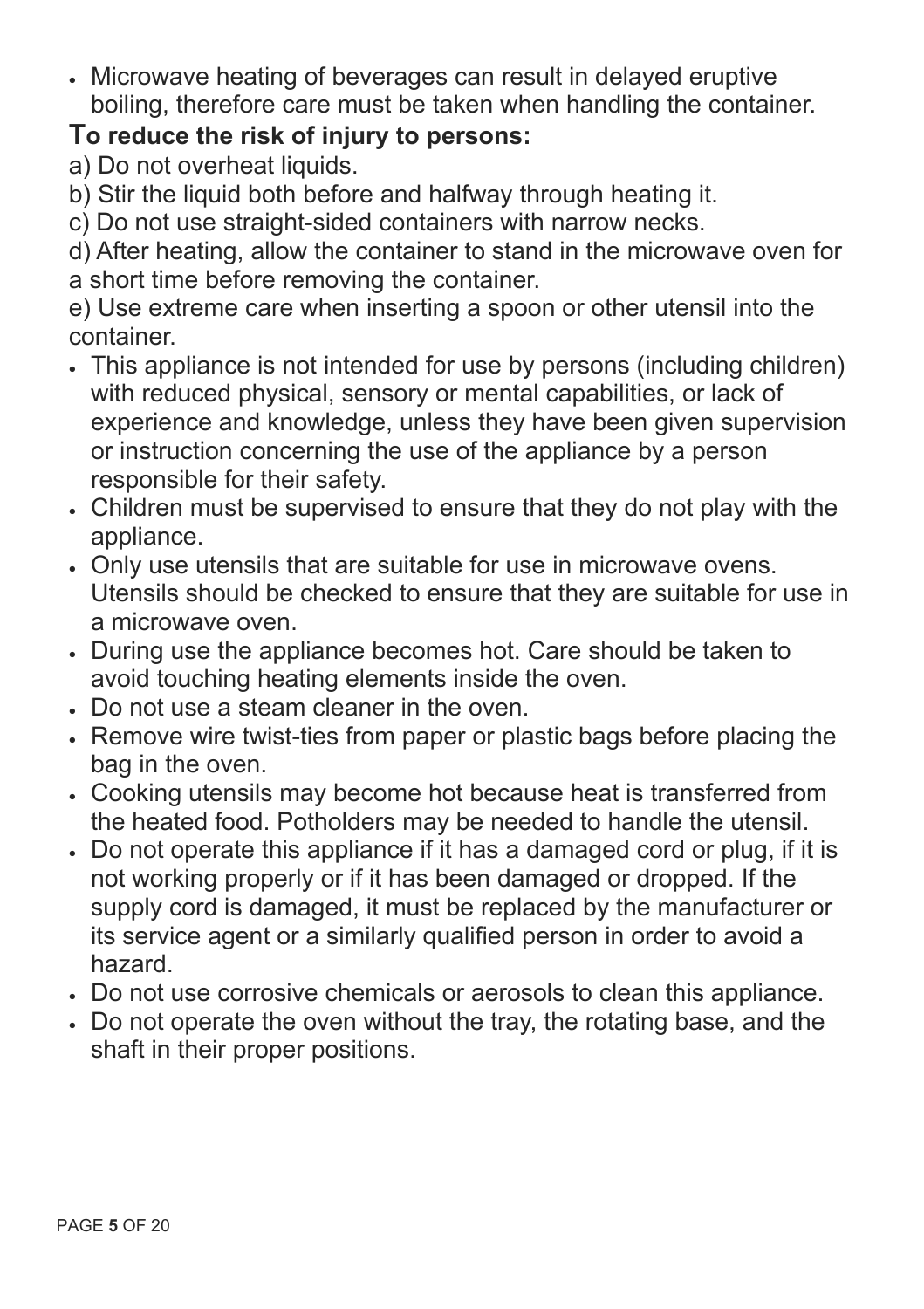- Make sure that the power supply cord is undamaged and does not run under the oven or over any hot or sharp surface.
- The wall socket must be readily accessible so that the Microwaves plug can be easily unplugged in an emergency.
- x Do not use the oven outdoors.
- x Do not overcook food.



## **PRECAUTIONS TO AVOID POSSIBLE EXPOSURE TO MICROWAVE ENERGY**

## **PRECAUTIONS TO AVOID POSSIBLE EXPOSURE TO EXCESSIVE MICROWAVE ENERGY**

- Do not attempt to operate this oven with the door open since opendoor operation can result in harmful exposure to microwave energy. It is important not to bypass or tamper with the safety interlocks.
- Do not place any object between the oven front face and the door or allow soil or cleaner residue to accumulate on sealing surfaces.
- Do not operate the oven if it is damaged.
- x **WARNING:** If the door or door seals are damaged, the oven must not be operated until it has been repaired by a competent person : It is particularly important that the oven door closes properly and that there is no damage to the:

Door (bent, skew or dented)

Hinges and latches (broken or loosened)

Door seals and sealing surfaces. (deformed or covered with dirt deposits)

- x **WARNING:** It is hazardous for anyone other than a trained, competent person to carry out any service or repair operation which involves the removal of any cover which protects against exposure to microwave energy.
- x **WARNING:** Liquids and other foods must not be heated in sealed containers since they are liable to explode.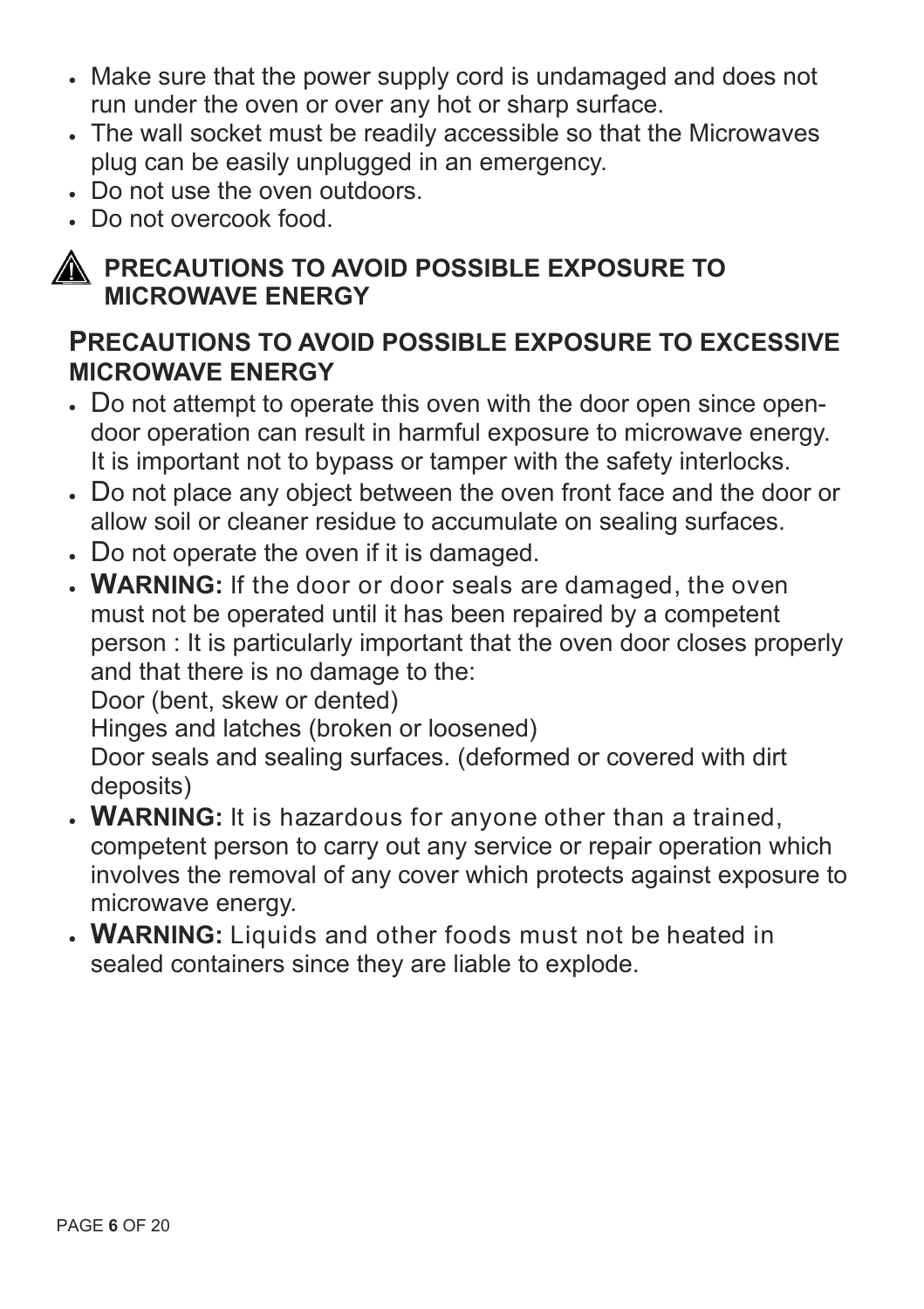## **SPECIFICATIONS**

| Model:                              | DMO381-DMO382-DMO384                     |  |
|-------------------------------------|------------------------------------------|--|
| Rated Voltage:                      | 230V~50Hz, 1100W (Microwave)             |  |
| Rated Output Power (Microwave):     | 700 W                                    |  |
| <b>Operating Frequency</b>          | 2450MHz                                  |  |
| External Dimensions: (H x W x D)    | $243mm(H)\times 446mm(W)\times 332mm(D)$ |  |
| Oven Cavity Dimensions: (H x W x D) | 202mm(H)×301mm(W)×311mm(D)               |  |
| Oven Capacity                       | 20 Litres                                |  |
| Net Weight:                         | Approx. 9.2 kg                           |  |

## **EXAMINING YOUR MICROWAVE OVEN AFTER UNPACKING**

Unpack the oven, remove all packing material, and examine the oven for any damage such as:

- A damaged, misaligned or bent door.
- Damaged door seals and sealing surfaces.
- Broken or loose door hinges and latches.
- Dents inside the cavity or on the door.

Notify the dealer immediately if the oven is damaged. Do not install or operate the oven if it is damaged.

#### **Intended use**

This appliance is intended to be used in household and similar applications such as:

-staff kitchen areas in shops, offices and other working environments;

-by clients in hotels, motels and other residential type environments;

-farm houses;

-bed and breakfast type environments.

## **Where to place your microwave oven**

Place the oven on a flat and stable surface.

Do not place the oven where heat, moisture, or high humidity are generated, or near any combustible materials.

Do not store or use this appliance outdoors.

Do not use this oven near water, in a wet basement or near a swimming pool.

The oven must have sufficient ventilation to operate correctly. See the counter installation diagram for space requirements around the microwave oven.

Do not remove the feet.

The microwave oven shall not be placed in a cabinet unless it has been tested in a cabinet.

Leave space behind and sides and upper of the oven. All air vents must have clearance. If all vents are covered during operation, the oven may overheat and, eventually, lead to oven failure.

Keep away from radio and TV sets. If the oven is located close to a TV, radio interference may result.

Keep away from heating appliances and water taps. Keep the oven away from hot air, steam or water when choosing a place to position it, or the insulation might be adversely affected and breakdowns occur.

**WARNING:** Only allow children to use the oven without supervision when adequate instructions have been given so that the child is able to use the oven in a safe way and understands the hazards of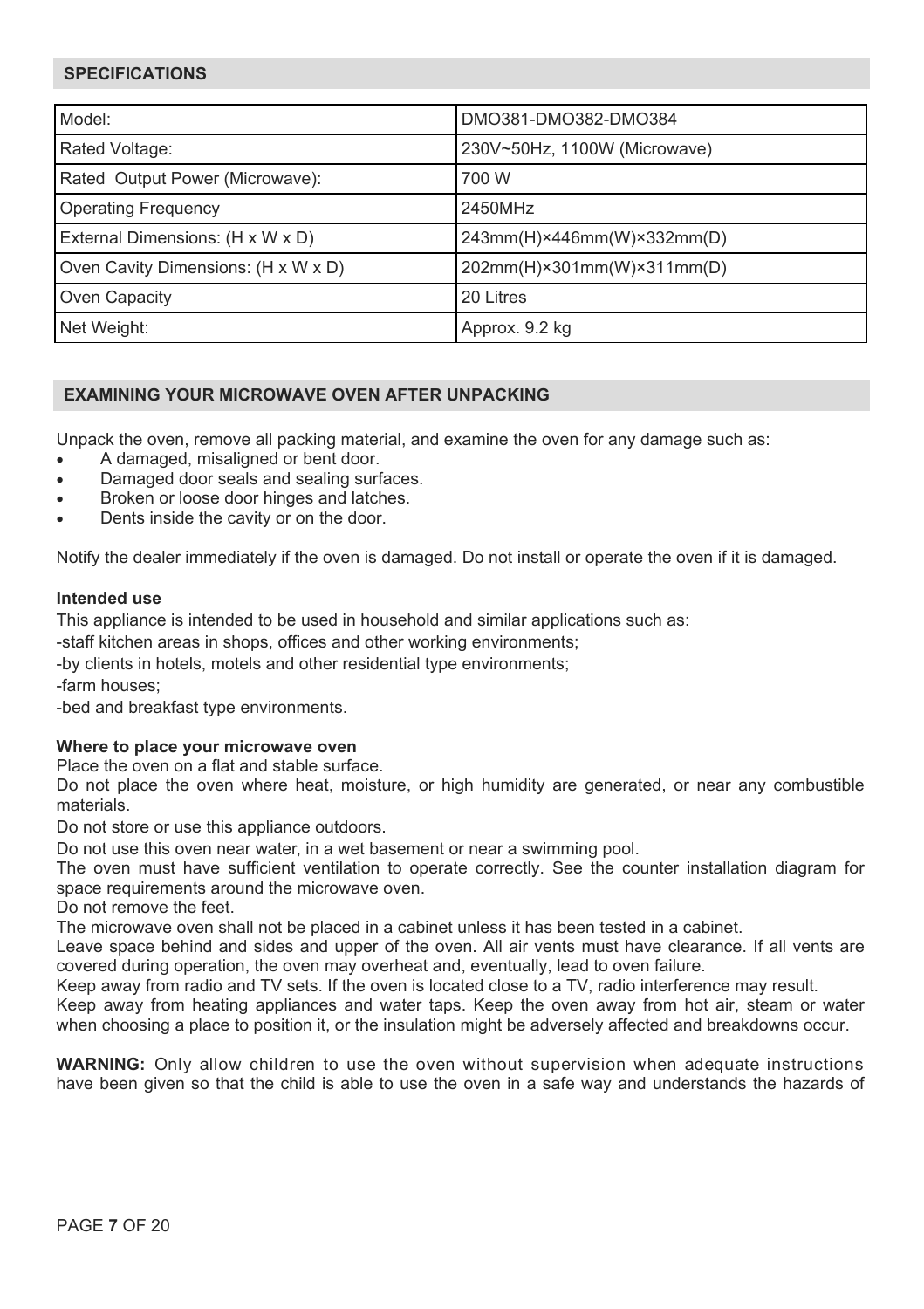## **REDUCE THE RISK OF INJURY TO PERSONS**

## **DANGER**

Electric Shock Hazard

Touching some of the internal components can cause serious personal injury or death. Do not disassemble this appliance.

## **WARNING**

Electric Shock Hazard

Improper use of the grounding can result in electric shock. Do not plug into an outlet until appliance is properly installed and grounded.

## **EARTHING INSTALLATION**

This appliance must be earthed. This oven is equipped with a power cord and earthed plug. It must be plugged into a wall socket that is properly installed and earthed. Refer to the rating plate for the appliance voltage and check that the voltage corresponds with the supply voltage in your home.

In the event of an electrical short circuit, earthing reduces risk of electric shock by providing an escape wire for the electric current. It is recommended that a separate circuit serving only the oven be provided. Using a high voltage power supply is dangerous and may result in a fire or other accident causing oven damage.

## **WARNING**

**Improper use of the earthed plug can result in a risk of electric shock. If the proper electrical connections are not made, the microwave oven may be damaged and possible injury may result. Neither the manufacturer nor the dealer can accept any liability for damage to the oven or personal injury resulting from failure to observe the electrical connection procedures.** If you have any doubts about the electrical installation or if earthing instructions are not completely understood please consult an electrician or qualified technician.

## **Electrical Connection**

We recommend the use of good quality plugs and wall sockets that can be switched off when the machine is not in use.

## **Power supply**

Check your local power source. The voltage used must be the same as specified on this oven. Using a higher voltage may result in a fire or other accident causing oven damage. Using low voltage will result in slow cooking. We are not responsible for damage resulting from use of this oven with a voltage or ampere fuse other than those specified.

If the supply cord is damaged, it must be replaced by the manufacturer or its service agent or a similarly qualified person in order to avoid a hazard.

If it is necessary to use an extension cord, use only a 3-wire extension cord.

1. A short power-supply cord is provided to reduce the risks resulting from becoming entangled in or tripping over a longer cord.

2. If a long cord set or extension cord is used:

1)The marked electrical rating of the cord set or extension cord should be at least as great as the electrical rating of the appliance.

2)The extension cord must be a grounding-type 3-wire cord.

3)The long cord should be arranged so that it will not drape over the counter top or tabletop where it can be pulled on by children or tripped over unintentionally.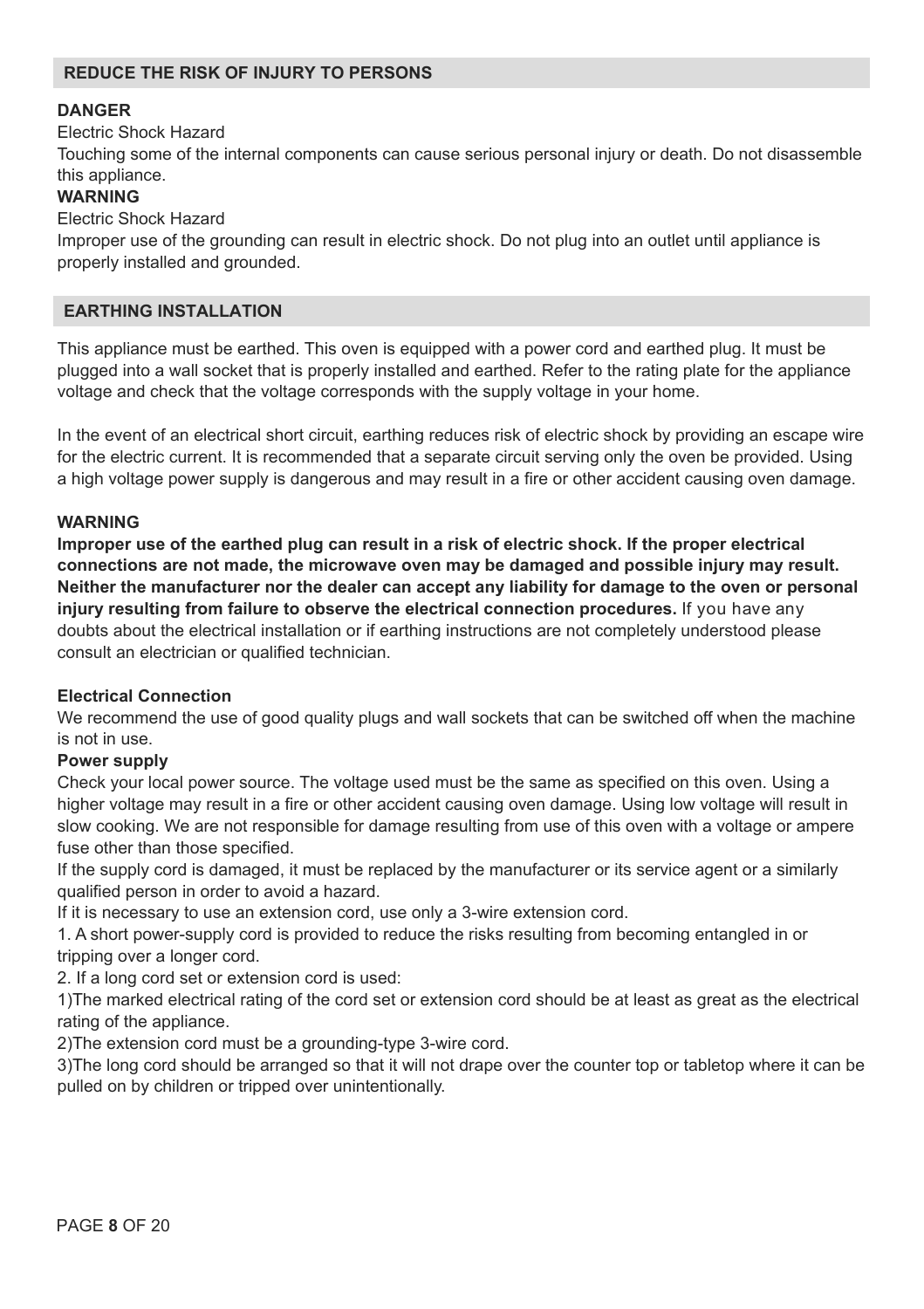## **RADIO INTERFERENCE**

Microwave ovens can cause radio and TV interference. This may be reduced or eliminated by taking the following measures:

- 1. Clean the door and sealing surfaces of the oven.
- 2. Reorient the receiving antenna of the radio or the television.
- 3. Relocate the microwave oven with respect to the receiver.
- 4. Move the microwave oven away from the receiver.
- 5. Plug the microwave oven into a different outlet so that the microwave oven and receiver are on different branch circuits.

## **ARCING**

#### **Arcing is the term used for sparks in the oven.**

Arcing is caused by:

- 1. Metal foil touching the side of the oven.
- 2. If foil does not follow the shape of the food, upturned edges act like antennas.
- 3. Metal such as twist ties, poultry pins or gold rimmed dishes.
- 4. Recycled paper containing small particles of metal.

## **UTENSIL AND COOKWARE GUIDE**

- 1. Glass or Pyrex dishes allow energy to pass through the utensil and heat the food.
- 2. Microwaves cannot penetrate metal, so don't use metal dishes or utensils. Neither use any dish which has metallic decorations or a gold-foiled pattern.
- 3. Do not use recycled paper products when microwave cooking as these may contain small metal fragments which may cause sparks and or fires.
- 4. Use round or oval dishes rather than square or oblong ones as food in corners tends to overcook.
- 5. Narrow strips of aluminum foil may be used to prevent overcooking of exposed areas. (on drum stick ends etc.) but keep a distance of at least 1 inch (2.54cm) between the foil and the cavity to prevent arcing.
- 6. Do not use metal twist ties. These may cause arcing and could cause a fire in the oven.

| <b>COOKWARE</b>                      | <b>MICROWAVE</b> |
|--------------------------------------|------------------|
| Heat resistant glass.                | Yes              |
| Non heat resistant glass.            | <b>No</b>        |
| Heat resistant ceramics.             | Yes              |
| Microwave compatible plastic dishes. | Yes              |
| Paper toweling-with caution.         | Yes              |
| Metal dishes or utensils.            | <b>No</b>        |
| Metal trays or racks.                | <b>No</b>        |
| Aluminium foil containers.           | <b>No</b>        |



**Important:** Read these instructions for use carefully so as to familiarize yourself with the appliance. Keep these instructions for future reference.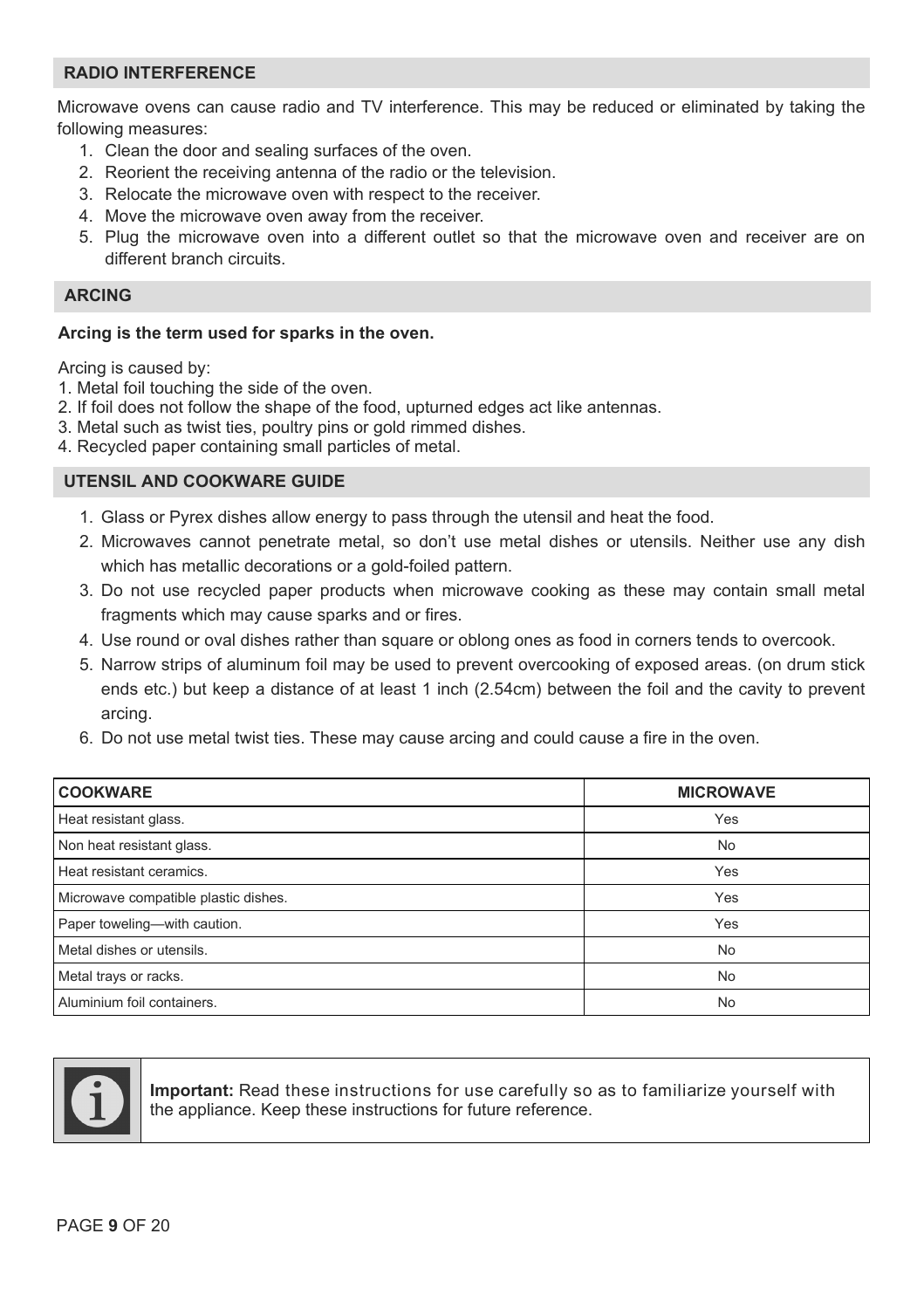## **OVEN PARTS AND ACCESSORIES**

Remove the oven and all materials from the carton and oven cavity. **Your oven comes with the following accessories:**  Glass tray x 1 - Turntable ring assembly x 1 - Instruction Manual x 1



- 1. Door Safety Lock System
- 2. Oven Window
- 3. Shaft
- 4. Roller Ring
- 5. Door Release Button
- 6. Control Panel
- 7. Wave Guide (Please do not remove the mica plate covering the wave guide)
- 8. Glass Tray

#### **Turntable Installation**



- **a.** Never place the glass tray upside down. The glass tray should never be restricted.
- **b.** Both glass tray and turntable ring assembly must always be used during cooking.
- **c.** All food and containers of food are always placed on the glass tray for cooking.
- **d.** If glass tray or turntable ring assembly cracks or breaks, contact your nearest authorized service center.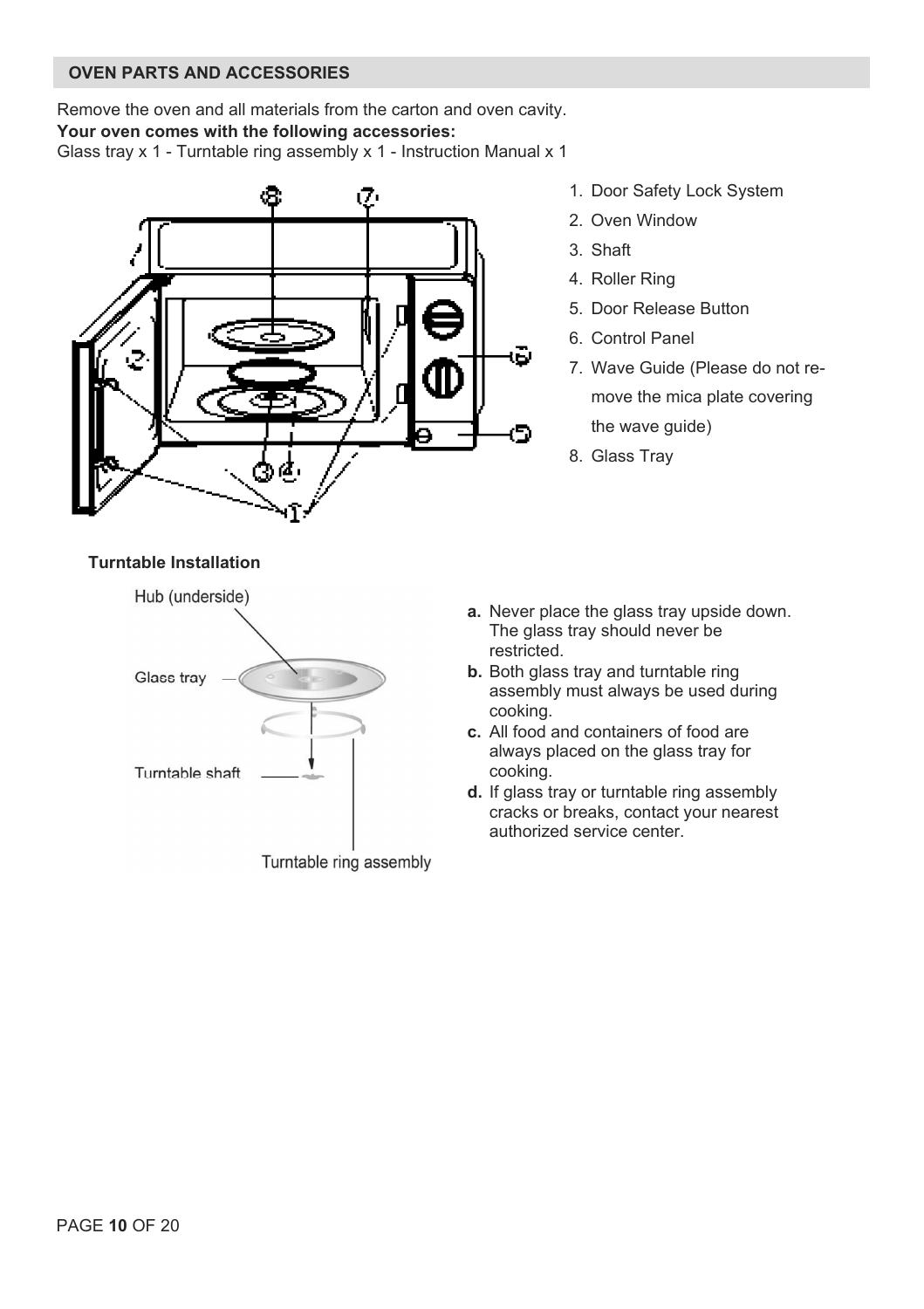## **COUNTERTOP INSTALLATION**

Remove all packing material and accessories.

Examine the oven for any damage such as dents or broken door. Do not install if oven is damaged.

**Cabinet:** Remove any protective film found on the microwave oven cabinet surface. Do not remove the light brown Mica cover that is attached to the oven cavity to protect the magnetron.

## **Installation**

1.Select a level surface that provides enough open space for the intake and/or outlet vents.



- (1) The minimum installation height is 85cm.
- (2) The rear surface of appliance shall be placed against a wall. Leave a minimum clearance of 30cm above the oven, a minimum clearance of 20cm is required between the oven and any adjacent walls.
- (3) Do not remove the feet from the bottom of the oven.
- (4) Blocking the intake and  $\ell$  or outlet openings can damage the oven.<br>(5) Place the oven as far away from radios and TV as possible. Opera
- Place the oven as far away from radios and TV as possible. Operation of microwave oven may cause interference to your radio or TV reception.

Plug your oven into a standard household outlet.

Be sure the voltage and the frequency is the same as the voltage and the frequency on the rating label.



## **WARNING:**

Do not install oven over a range cooktop or other heat-producing appliance. If installed near or over a heat source, the oven could be damaged and the warranty would be void.

## **WARNING:**

Accessible surfaces may become hot during operation.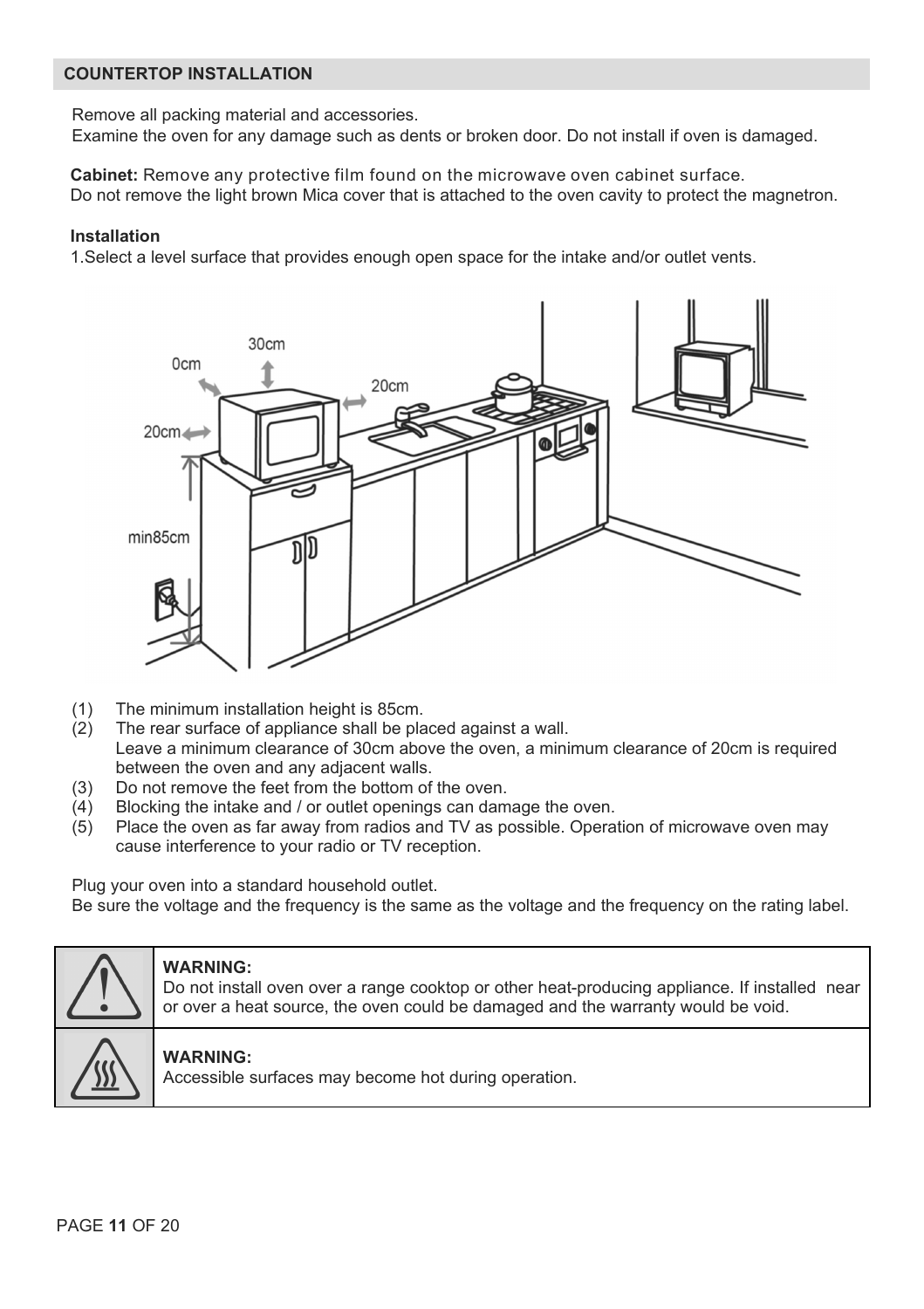

The control panel consists of two function operators. One is a timer knob, and another a power knob.

## **Power/Action Selector**

Use this operator knob to choose a cooking power level. It is the first step to starting a cooking session.

#### **Timer Knob**

It offers visual timing settings at the easy turn of a thumb to select a desired cooking time of up to 30 minutes per cooking session.

## **Microwave Cooking**

For microwave cooking, there are six power levels from which to choose. Select a level that matches your cooking requirements.

The power level increases as the knob is turned clockwise. The power levels are classified as follows on the table below:

|                | <b>Power Output</b> | Description |
|----------------|---------------------|-------------|
|                | 100%                | High        |
| $\mathfrak{p}$ | 88%                 | M.High      |
| 3              | 73%                 | Med         |
|                | 52%                 | M.Low       |
| 5              | 42%                 | Defrost     |
| ี              | 20%                 | Low         |

#### **OPERATING INSTRUCTIONS**

#### **To start a cooking session,**

- 1. Place food in oven and close the door.
- 2. Turn Power Selector to select a power level.
- 3. Use Timer knob to set a cooking time.



**NOTE:** As soon as the timer is turned, oven starts cooking.

When selecting time for less than 2 minutes, turn timer past 2 minutes and then return to the correct time.

**CAUTION: ALWAYS RETURN TIMER BACK TO ZERO POSITION** if food is removed from the oven before the set cooking time is complete or when the oven is not in use. To stop the oven during the cooking process, push the door release button or open the door by the handle.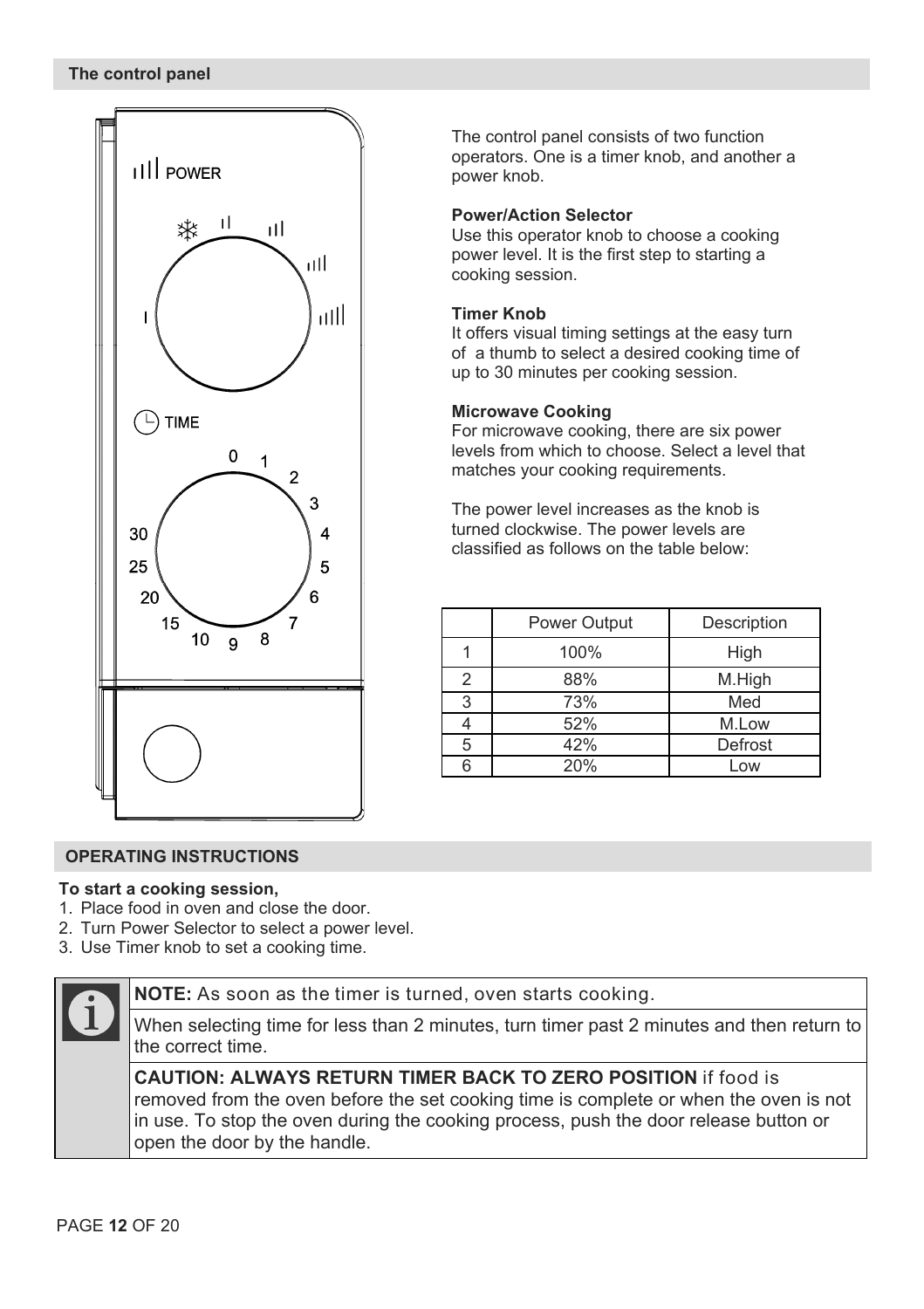## **MICROWAVE COOKING GUIDE**

- 1. Place the food in a microwave approved cooking utensil and place it centrally on the glass tray. Placing a heavy load on the perimeter of the glass tray could cause the glass tray to dislodge from the rotating base. Arrange the food carefully. Place thickest areas towards outside of the cooking utensil.
- 2. Do not place food directly on the glass tray unless the food is self contained and will not spill. When cooking more than one item, arrange the food so that the items are evenly spaced.
- 3. Watch the cooking time. Cook for the minimum time indicated in the recipe and add more as needed. Food which is severely overcooked can smoke or ignite.
- 4. Cover foods while cooking to prevent spattering and to help the food cook evenly.
- 5. Turn foods over once during microwave cooking to speed up the cooking of foods such as chicken and burgers. Large items such as roasts must be turned over at least once.
- 6. Rearrange foods such as meatballs halfway through cooking both from the top to the bottom of the dish and from the center of the dish to the outside of the dish.
- 7. Do not operate the oven without the rotating base and tray in position.

## **TROUBLE SHOOTING**  Microwave oven interfering with TV reception. Radio and TV reception may be interfered with when microwave oven is operating. This is normal. Dim oven light. In low power microwave cooking, the oven light may become dim. This is normal. Steam accumulating on the door, hot air out of vents. In cooking, steam may emit from food. Most will escape from vents. However some may accumulate on cool areas like the oven door. This is normal. Oven started accidentally with no food in it. Do not run the microwave without any food inside. It is very dangerous. **Normal occurrences. These are not a fault.**

If the oven fails to operate, please check the following before calling for service:

| <b>Problem</b>                                                | Possible cause                                   | Remedy                                                                           |
|---------------------------------------------------------------|--------------------------------------------------|----------------------------------------------------------------------------------|
|                                                               | 1) Power cord not plugged in<br>properly.        | Unplug, then plug in again after<br>10 seconds.                                  |
| Oven cannot be started.                                       | 2) Fuse blown or circuit breaker<br>has tripped. | Replace fuse or reset circuit<br>breaker (repaired by professional<br>personnel) |
|                                                               | 3) Problem with power outlet.                    | Test power outlet with another<br>electronic appliance.                          |
| Oven does not heat.                                           | 4) Door not properly closed.                     | Close door properly.                                                             |
| Glass turntable is noisy when the<br>microwave oven operates. | 5) Dirty roller rest or dirty oven<br>bottom.    | Refer to "Maintenance of<br>microwave" to clean dirty parts.                     |



**CAUTION Personal Injury Hazard** It is hazardous for anyone other than a competent person to carry out any service or repair operation that involves the removal of a cover which gives protection against exposure to microwave energy.

**ADDENDUM** If the apparatus is not maintained in a good state of cleanliness, its surface could be degraded and affect the lifespan of the apparatus and lead to a dangerous situation.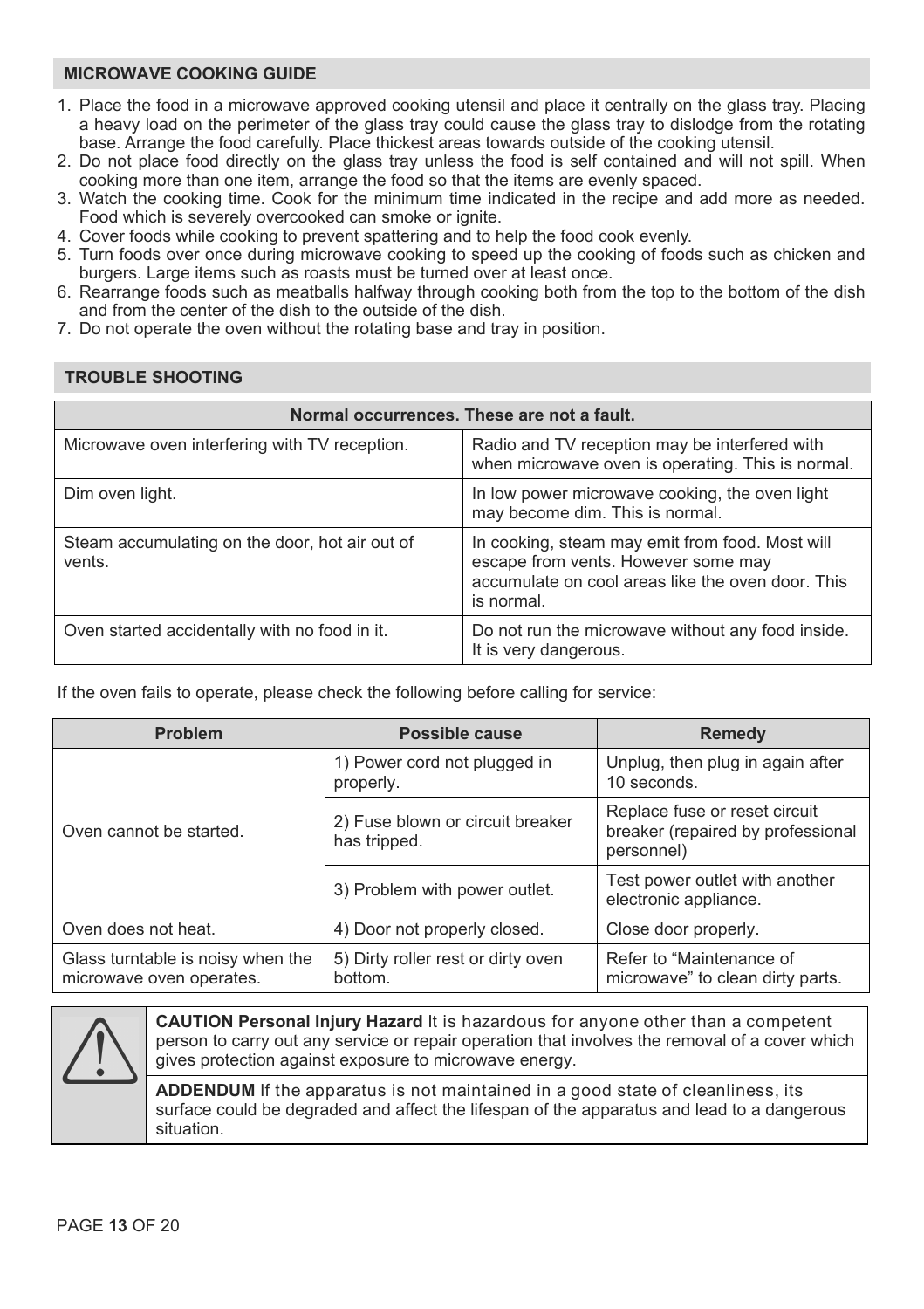## **CLEANING AND CARE**

## **INSIDE THE OVEN**

**Turn off the oven and remove the power plug from the wall socket before cleaning.** Keep the inside of the oven clean. For easy cleaning, wipe spills and spatters as they occur with a damp cloth or sponge with water and a mild detergent. Avoid the use of aerosols and other harsh cleaners as these may stain, streak or dull the door surface. Rinse the cavity of any cleaning residue with a clean damp or sponge after cleaning. Dry with a soft cloth. These areas can also cleaned by using plastic or nylon scouring pads. For hard to remove soil, use a mild non-abrasive cleaner. Use on the stainless steel areas, turntable and rotating base only. Remove odours from your oven by combining a cup of water with the juice and the skin of one lemon in a deep microwave proof bowl, microwave for 5 minutes. Wipe thoroughly and dry with a soft cloth.

## **Warning**

Just as your traditional oven becomes hot also this oven will become hot during use of the functions. Children should be supervised at all times when using the oven.

#### **TURNTABLE AND ROTATING BASE**

These two parts are easily removable for cleaning. The turntable should be cleaned frequently. If food spills are accumulated under the rotating base, the oven will not operate efficiently. Be sure to wipe up any spills as they occur in this area. Clean these parts as described in cleaning inside of the oven. Be sure to properly reinstall these parts into the cavity after cleaning.

When removing the rotating base from cavity floor for cleaning, be sure to replace it correctly. **DOOR** 

Wipe the door and window (both sides), the door seals and adjacent parts frequently with a damp cloth to remove any spills or spatters. Do not use any abrasive cleaners.

While the oven door is still warm, any spatters or food soils should be wiped off with a damp sudsy cloth or sponge. Rinse with water and wipe dry with a cloth. If steam accumulates inside or around the outside of the oven door, wipe it with a soft cloth. This may occur when the microwave oven is operated under high humidity conditions and is normal.

## **EXTERIOR**

## **CONTROL PANEL**

Exercise care when cleaning this area. Do not allow the control panel to become wet. Clean. When cleaning the control panel, leave the oven door open to prevent the oven from accidentally switching on. To clean, wipe the panel with a slightly dampened cloth, using only water. Wipe dry. Do not scrub this area or use any sort of chemical cleaner. Avoid use of excess water.

#### **OUTSIDE SURFACE**

The outside surfaces should be cleaned with a damp cloth. To prevent damage to the operating parts inside the oven, water should not be allowed to seep into the ventilation slots.

Although your oven is provided with safety features, it is important to observe the following: When opened, the door must not be subjected to strain, for example, a child hanging on an opened door or any load could cause the oven to fall forward to cause injury and also damage to the door. Do not operate the oven if it is damaged, until it has been repaired by a service technician. It is particularly important that the oven closes properly and that there is no damage to the:

1) Door (bent)

- 2) Hinge and latches (broken or loosened)
- 3) Door seals and sealing surface.
- 4) The oven should not be adjusted or repaired by anyone except a properly trained service technician.

If it becomes necessary to replace the oven lamp, consult a Defy Service Centre to have it replaced. Replacement lamps are not covered by the warranty. The oven should be cleaned regularly and any food deposits removed. Failure to maintain the oven in a clean condition could lead to deterioration of the surface that could adversely affect the life of the appliance. It could also constitute a fire risk. Do not dispose this appliance at the local dump. It should be disposed of at a disposal center provided by the municipality.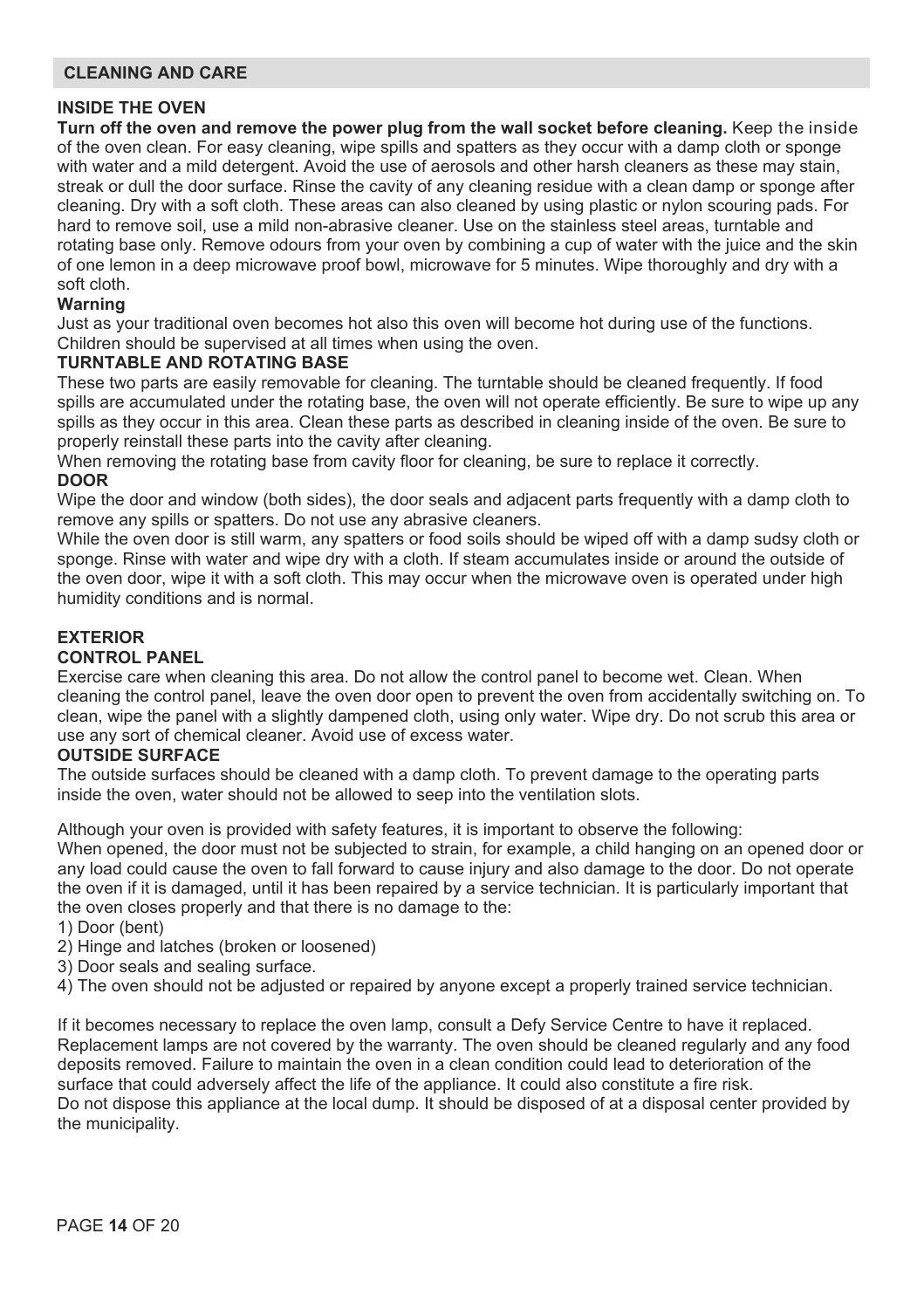## **GENERAL GUIDELINES**

As microwave cooking differs from traditional cooking, the following guidelines should be considered whenever you use your microwave oven

#### **If the food is undercooked. Check if:**

• You have selected the correct power level.

• The selected time is sufficient. Selected times depend on initial temperature, weight and density of the food etc.

• The container is appropriate.

## **If the food is overcooked, i.e. dried out or burnt. Check:**

• The power level was too high.

• The set time was too long. Selected times depend on initial temperature, weight and density of food etc. **Points to remember when defrosting** 

• The shape of the package alters the defrosting time. Shallow rectangular packets defrost more quickly than deep blocks. Separate pieces as they begin to defrost; thin slices defrost more easily.

• Shield areas of food with small pieces of foil if they start to become warm.

• When defrosting, it is better to under thaw the food slightly and allow the process to finish during the standing time.

#### **The amount of food**

The more food you want to prepare the longer it takes. A rule of thumb is that double the amount of food requires almost double the time. If one potato takes 4 minutes to cook, two potatoes will take approximately 7 minutes.

#### **Starting temperature of food**

The lower the temperature of the food which is being put into the microwave oven, the longer time it takes. Food at room temperature will be reheated more quickly than food at refrigerator temperature.

## **Composition of the food**

Food with a lot of fat and sugar will be heated faster than food containing a lot of water. Fat and sugar will also reach a higher temperature than water in the cooking process. The more dense the food, the longer it takes to heat. "Very dense" food takes a longer time to reheat than lighter, more porous food.

## **Size and shape**

Smaller pieces of food will cook more quickly than larger pieces and uniform pieces of food cook more evenly than irregularly shaped foods. With unevenly shaped food, the thinner parts will cook faster than the thicker areas. Place the thinner chicken wings and legs to the center of the dish.

#### **Stirring, turning of foods**

Stirring and turning of foods are techniques used in conventional and well as in microwave cooking to distribute the heat quickly to the center of the dish and avoid overcooking at the outer edges of the food. Covering food helps to reduce spattering, shorten cooking times and retain food moisture. All "microwavable' coverings are suitable.

#### **Releasing pressure in foods**

Several foods are tightly covered by a skin or membrane. These foods should be pricked with a fork or cocktail stick to release the pressure and to prevent bursting, as steam builds up within them during cooking. This applies to potatoes, chicken livers, sausages, egg yolks and some fruits.

#### **Standing time**

Always allow the food to stand for some time after using the oven. Standing time after defrosting, cooking/ reheating improves the result as the temperature will be more evenly distributed through out the food. In a microwave oven foods continue to cook even when the microwave energy is turned off. They are no longer cooking by microwaves, but by the conduction of the high residual heat at the center of the food. The length of standing time depends on the volume and density of the food. Sometimes it can be as short as the time it takes you to remove the food from the oven and take it to the serving table. However, with larger, denser foods, the standing time may be as long as 10 minutes. During 'standing', the internal temperature of the food will rise by as much as 8˚C and the food will finish cooking in this time.

#### **Arranging food**

This is done in several ways in microwave cooking to give more even cooking results. If you are cooking several items of the same food such as jacket potatoes, place them in a ring pattern for uniform cooking. When cooking foods of uneven shapes or thickness, place the smaller or thinner area of the food towards the center of the dish where it will be heated last. Uneven foods such as fish should be arranged in the oven with the tails to the center. If you are saving a meal in the refrigerator or 'plating' a meal for reheating, arrange the thicker, denser foods to the outside of the plate and the thinner or less dense foods in the middle. Place thin slices of meat on top of each other or interlace them. Thicker slices such as meat loaf and sausages have to be placed close to each other. Gravy or sauce should be reheated in a separate container. Use a tall, narrow container rather than a low and wide container. When reheating gravy, sauce or soup, do not fill the container more than 2/3. When cooking or reheating whole fish, score the skin. This prevents cracking. Shield the tail and head with small pieces of foil to prevent over-cooking but ensure the foil does not touch the sides of the oven.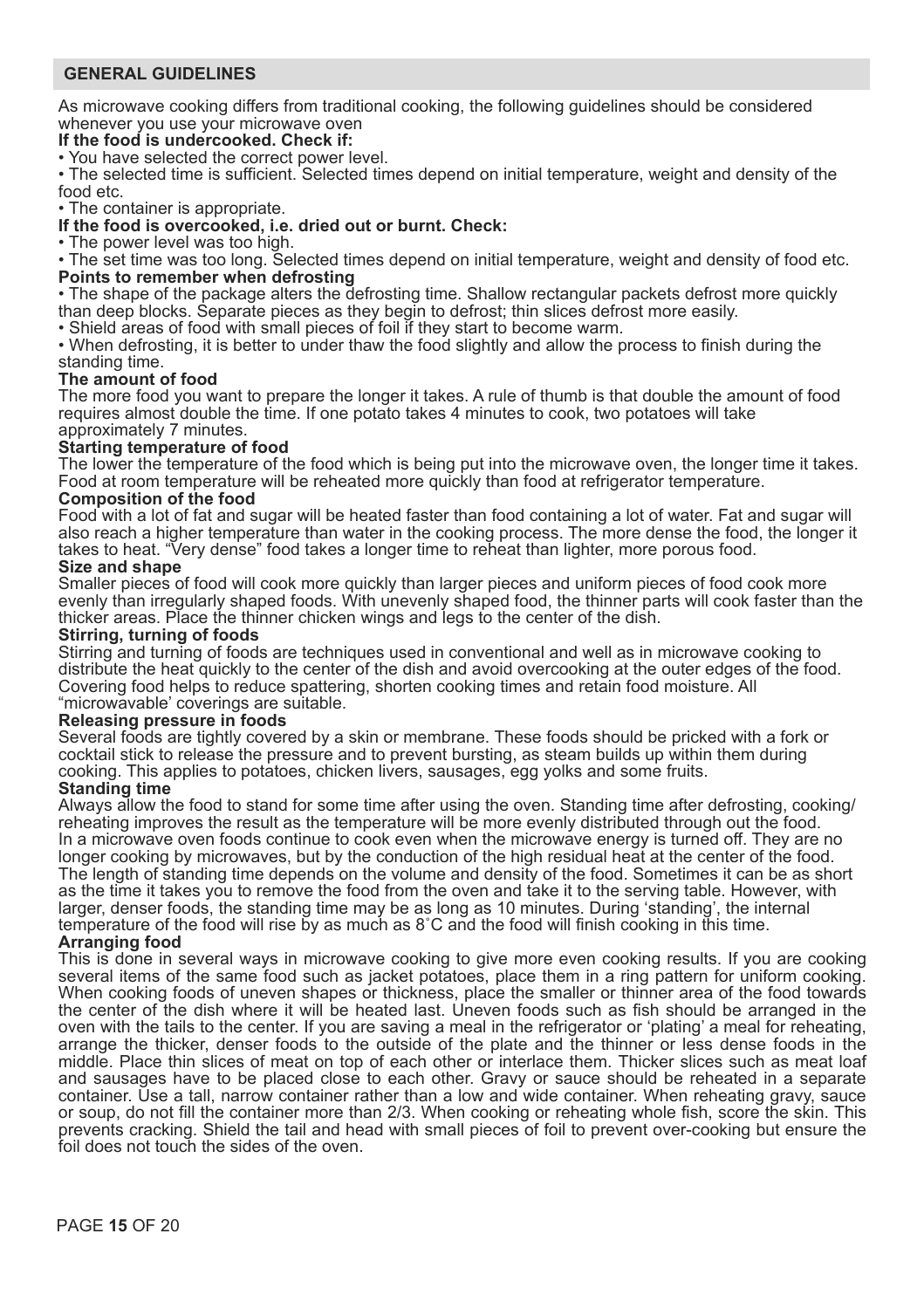## **MICROWAVE RECIPES**

#### **Apricot Chicken**

Cooking Time: 22 minutes Serves: 4 people.

#### **Ingredients:**

Chicken breast fillets, quartered. 750 grams Can apricot halves, drained (set juice aside). 410 grams Large onion, chopped.1 large Garlic, Crushed. 1 clove(s) Butter or Margarine. 30 grams (1 tbs) mild curry powder.15 ml Cake Flour. 30 grams Salt and pepper to taste (1cup) Apricot Juice. 250 ml

#### **Method:**

- 1. Place chicken breast fillets and apricot halves in a casserole dish.
- 2. Place onion, garlic and butter in a dish, microwave on 100% (full power) for 2 minutes, stir once.
- 3. Add curry powder and flour, microwave on 100% (high) power for 30 to 40 seconds, stir once.
- 4. Gradually add juice plus drained syrup from apricots, stir frequently.
- 5. Microwave on 100% (high) power, three to four minutes or until thickened, stir frequently.
- 6. Add remaining ingredients and pour over chicken. Microwave covered on 70% (medium-high) power for 12 to 15 minutes or until done. Serves 4 to 6.

#### **Courgette and carrot muffins**

Cooking Time: 9 mins Serves: 15 people These muffins are excellent lunch-box fillers and an ideal way of getting the kids to eat their veggies.

## **Ingredients:**

Self-raising flour, sifted (2 cups). 500 ml Bicarbonate of soda (1/2 tsp). 2.5 ml Ground cinnamon (1/2 tsp). 2.5 ml Ground mixed spice (1 tsp). 5 ml Soft brown sugar (1/2 cup). 125 ml Finely grated carrots (1 cup). 250 ml Finely grated courgettes (1 cup). 250 ml Walnuts or pecan nuts, chopped (1 cup). 250 ml Eggs, beaten. 2 Milk (1 cup). 250 ml Oil (4 tbs). 60 ml

#### **Method:**

- 1. Sift together flour, bicarbonate of soda and spices into a large mixing-bowl.
- 2. Stir in brown sugar, vegetables and nuts.
- 3. Beat together eggs, milk and oil, pour into flour mixture, mix well.
- 4. Spoon into microwave muffin pans, bake six at a time on 100% (high) power, two to three minutes.
- 5. If using your convection oven preheat oven at 200 degrees and bake for 25 to 30 minutes.
- 6. Serve warm, halved and buttered.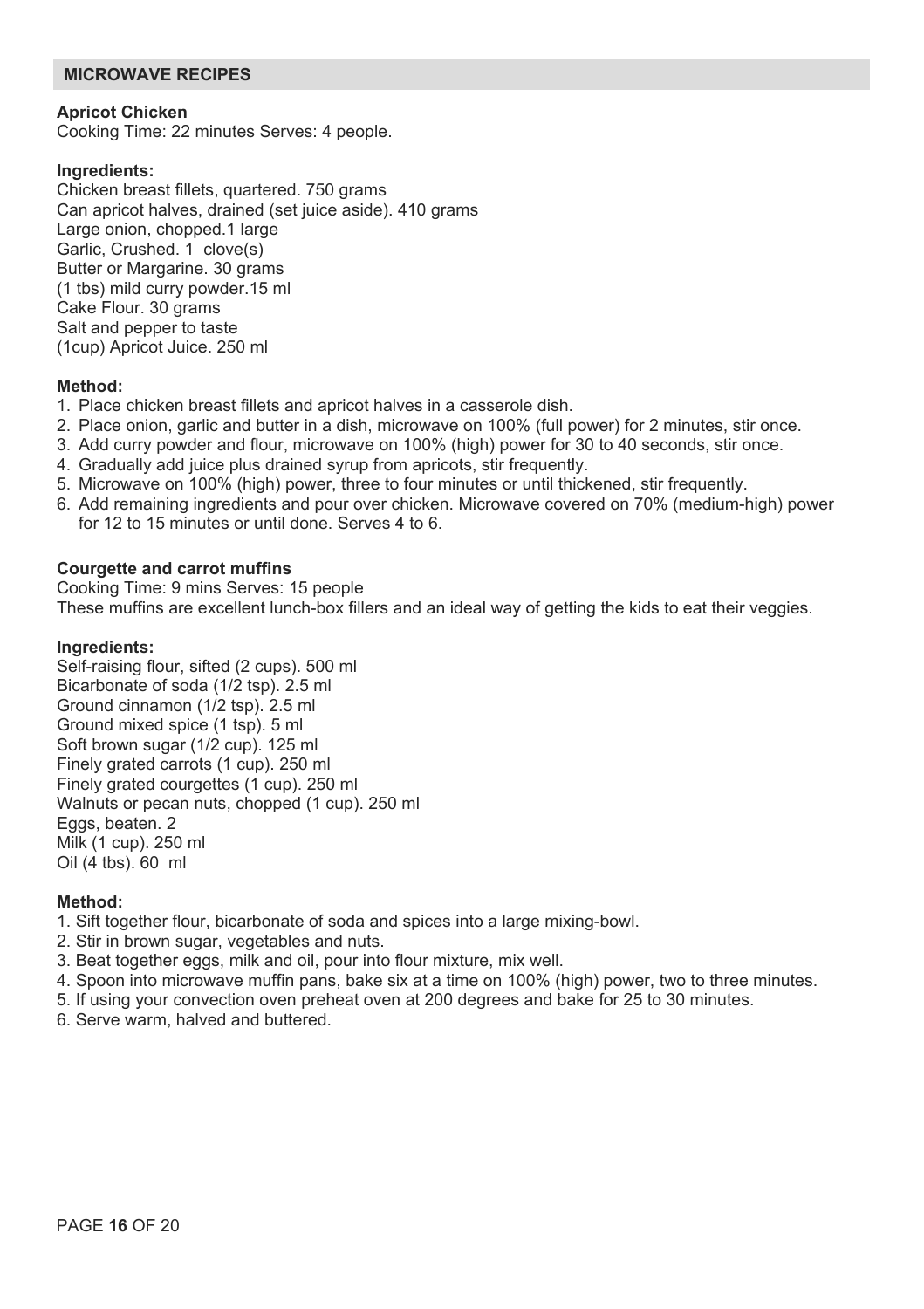### **MICROWAVE RECIPES**

#### **Easy Whole wheat Loaf**

Cooking Time: 17 minutes. An easy step by step method of making your own bread.

#### **Helpful Hints:**

Sunflower seeds may turn green if used untoasted. To toast, place in flat glass container, microwave on 100% (High) power, 10 minutes per 125ml of seeds or until brown, stirring frequently.

## **Ingredients:**

Margarine for greasing Sesame seeds or crushed wheat to sprinkle (390g) Wholewheat flour. 750 ml (150g) Crushed wheat (optional). 250 ml Digestive bran.125 ml (45g) Seedless raisins. 60 ml (30g) Toasted sunflower seeds. 45 ml Salt. 5 ml Milk. 500 ml Bicarbonate of soda. 10 ml Cream of tartar. 15 ml

# **Method:**<br>1 lig

- Lightly grease a 130mm x 230mm loaf dish with margarine, line base with paper toweling. Sprinkle sides with sesame seeds or crushed wheat. This gives the bread a lovely texture, you can toast the sesame seeds first to add colour.
- 2. Combine whole wheat flour, crushed wheat, digestive bran, seedless raisins, sunflower seeds and salt.
- 3. Mix a little of the milk with bicarbonate of soda, add to rest of milk. Add cream of tartar and honey, blend well.
- 4. Add milk mixture to flour mixture, stir well until blended.<br>5. Spoon dough into prepared loaf dish sprinkle top with s
- Spoon dough into prepared loaf dish, sprinkle top with sesame and sunflower seeds. Place on an upturned saucer, microwave on 70% (medium-high) power, 17 minutes. Allow to stand 10 minutes. Should you use a different container you may need to adjust timing, so also if your microwave oven is a lower power output.

#### **Baked Eggs**

Cooking Time: 2 minutes.

#### **Ingredients**

Eggs

#### **Method:**

- 1. Break eggs into lightly greased ramekins, dessert bowls or shallow tartlet dishes. Pierce yolks with toothpick or skewer. Cover with clingwrap or a saucer. Microwave on 50% (medium) power, 30 to 60 seconds per egg.
- 2. Stir egg whites lightly with a fork
- 3. Microwave on 50% (medium) power, a further 30 to 60 seconds per egg, depending on how hard or soft you like your eggs.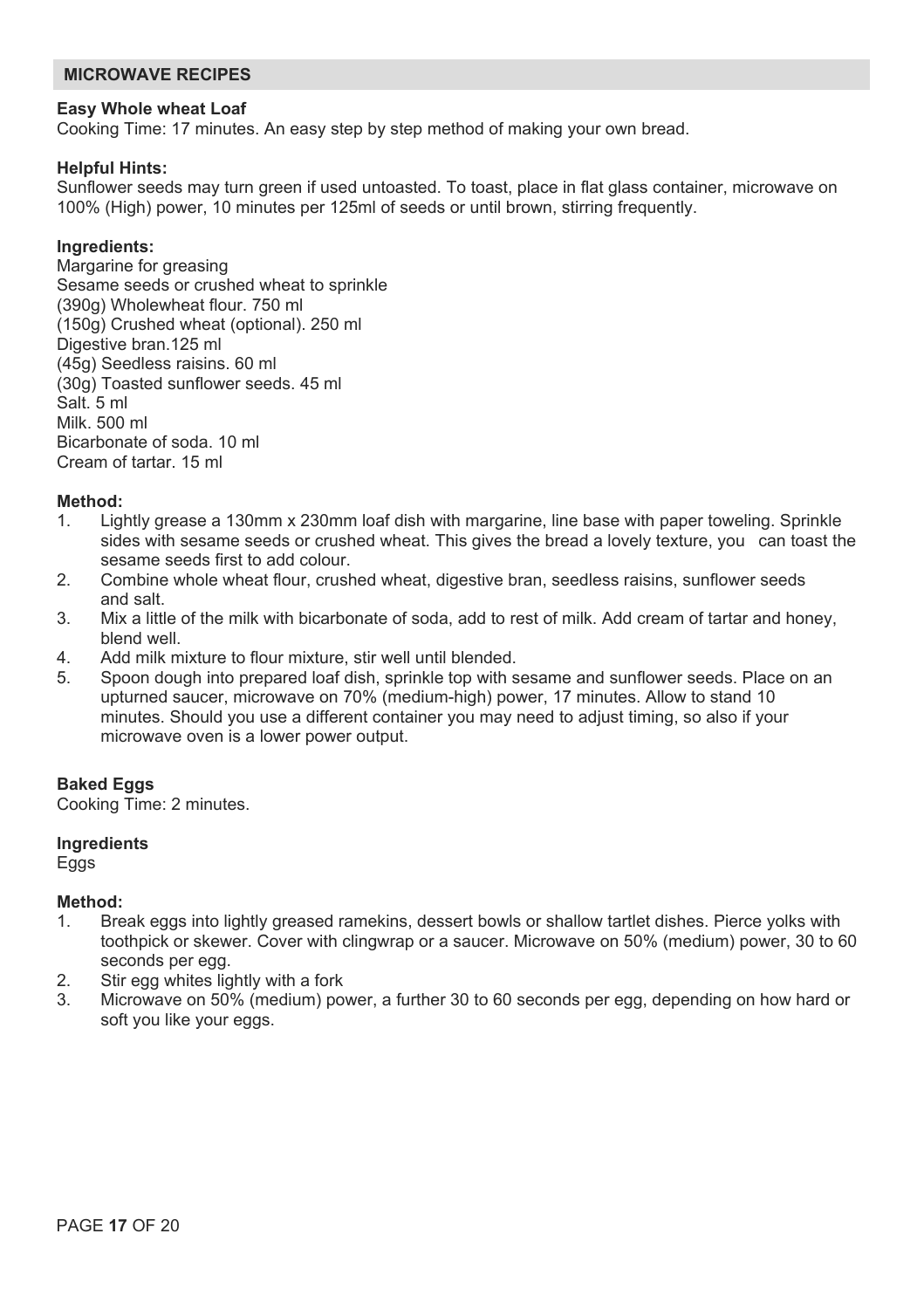## **FREQUENTLY ASKED QUESTIONS**

**Q :** I accidentally ran my microwave oven without any food in it. Is it damaged?

**A :** Running the oven empty for a short time will not damage the oven. However, it is not recommended.

**Q :** Can the oven be used with the tray or tray rack removed?

**A :** No. Both the tray and roller guide must always be used in the oven before cooking.

**Q :** Can I open the door when the oven is operating?

**A :** The door can be opened anytime during the cooking operation. Then microwave energy will be instantly switched off and the time setting will maintain until the door is closed.

**Q :** Why do I have moisture in my microwave oven after cooking?

**A :** The moisture on the side of your microwave oven is normal. It is caused by steam from cooking food hitting the cool oven surface.

**Q :** Does microwave energy pass through the viewing screen in the door?

**A :** No. The metal screen bounces back the energy to the oven cavity. The holes are made to allow light to pass through. They do not let microwave energy pass through.

**Q :** Why do eggs sometimes pop?

**A :** When baking or poaching eggs, the yolk may pop due to steam build-up inside the yolk membrane. To prevent this, simply pierce the yolk with a toothpick before cooking. Never cook eggs without piercing their shells.

**Q :** Why this standing time recommended after the cooking operation has been completed?

**A :** Standing time is very important. With microwave cooking, the heat is in the food, not in the oven. Many foods build up enough internal heat to allow the cooking process to continue, even after the food is removed from the oven. Standing time for joints of meat, large vegetables and cakes is to allow the inside to cook completely, without overcooking the outside.

**Q :** What does " standing time" mean?

**A :** " Standing time" means that food should be removed from the oven and covered for additional time to allow it to finish cooking. This frees the oven for other cooking.

**Q :** Why does my oven not always cook as fast as the microwave cooking guide says?

**A :** Check your cooking guide again, to make sure you've followed directions exactly; and to see what might cause variations in cooking time. Cooking guide times and heat settings are suggestions, to help prevent over- cooking, the most common problem in getting used to a microwave oven.

Variations in the size, shape and weights and dimensions could require longer cooking time. Use your own judgment along with the cooking guide suggestions to check whether the food has been properly cooked just as you would do with a conventional cooker.

**Q :** Will the microwave oven be damaged if it operates while empty?

**A :** Yes. Never run it empty.

**Q :** Can I operate my microwave oven without the turntable or turn the turntable over to hold a large dish?

**A :** No. If you remove or turn over the turntable, you will get poor cooking results. Dishes used in your oven must fit on the turntable.

**Q :** Is it normal for the turntable to turn in either direction?

**A :** Yes. The turntable rotates clockwise or counterclockwise, depending on the rotation of the motor when the cooking cycle begins.

**Q :** Can I pop popcorn in my microwave oven? How do I get the best results?

**A :** Yes. Pop packaged microwave popcorn following manufacture's guidelines. Do not use regular paper bags. Use the "listening test" by stopping the oven as soon as the popping slows to a "pop" every 1 or 2 seconds. Do not repop unpopped kernels. Do not pop popcorn in glass cookware.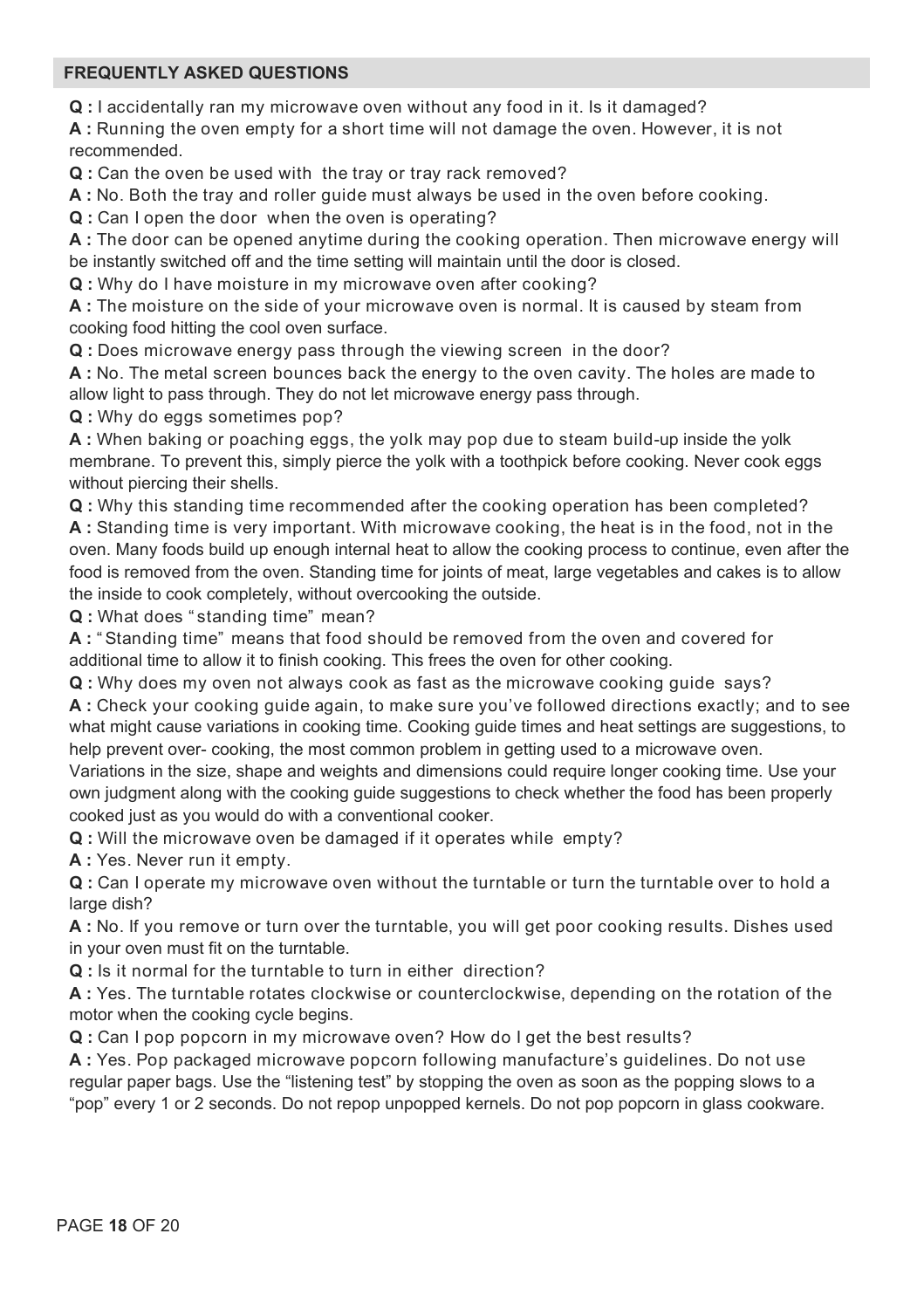## **BRANCHES**

If you have followed the instructions and still have a problem, contact the customer care line on 086 100 3339. They will be able to advise you on any aspect of the product or send a qualified technician to repair it.

#### **South African Branches:**

#### **BLOEMFONTEIN**

Unit Number 5 Monument Business Park 50 Monument Road Oranjesig, Bloemfontein Bloemfontein.Service@defy.co.za

## **CAPE TOWN**

5A Marconi Rd. Montague Gardens, 7441 CapeTown.Service@defy.co.za

#### **DURBAN**

135 Teakwood Road, Jacobs, Durban, 4052 Durban.Service@defy.co.za

**EAST LONDON**  Robbie de Lange Road, Wilsonia, East London, 5201 EastLondon.Service@defy.co.za

#### **GAUTENG, MIDRAND**  127 15th Road, Cnr Pharmaceutical &15th Rd,

Midrand, Gauteng Gauteng.Service@defy.co.za

#### **POLOKWANE**

87 Nelson Mandela Drive, Superbia 0699 Polokwane.Service@defy.co.za

#### **PORT ELIZABETH**

112 Patterson Road, North End, Port Elizabeth 6001 PortElizabeth.Service@defy.co.za

#### **Sub-Saharan Africa Branches:**

#### **ZAMBIA: SOUTHGATE INVESTMENTS LTD**

Plot 1606, Sheki Sheki Road P.O. Box 33681 Lusaka, 10101, Zambia Tel: +260 0211 242332/3 Fax: +260 0211 242933 sgiservicecentre@microlink.zm

#### **NAMIBIA: ATLANTIC DISTRIBUTORS (PTY) LTD**

10 Tienie Louw Street, Northern Industrial Area P.O. Box 21158, Windhoek, Namibia Tel: (061) 216162 Fax: (061) 216134 atlantic@mweb.com.na

#### **ZIMBABWE: TRADECOMAFRICA**

Trade Com Africa, 183 Loreley Crescent Msasa, Harare, Zimbabwe Tel: +263 4 486165/6 Cell: +263 772 469010 Cell: +263 772 469011

#### **BOTSWANA: RAY MORGAN AGENCIES**

RMA Service Centre, Plot 48, East Gate Gaborone International Commerce Park Kgale View, Gaborone Botswana Tel: +267 390 3996 / 390 3912 Fax: +267 318 7376 Cell: +267 7134 6539 service@rma.co.bw; raja@rma.co.bw

#### **SWAZILAND: LYNDS DISTRIBUTORS**

P.O Box 716, Mbabane, Swaziland, H100 Tel: (00268) 2515 4310/8 Fax: (00268) 2518 4318

#### **MOZAMBIQUE: COOL WORLD. LDA**

Rua da Resistencia No. 97B R/C Cell: +258 84 44 61 234 coolworldlda@hotmail.com Nosso Show Room Av: da Industrias, Parcela No.735 \* 735A Machava, Maputo